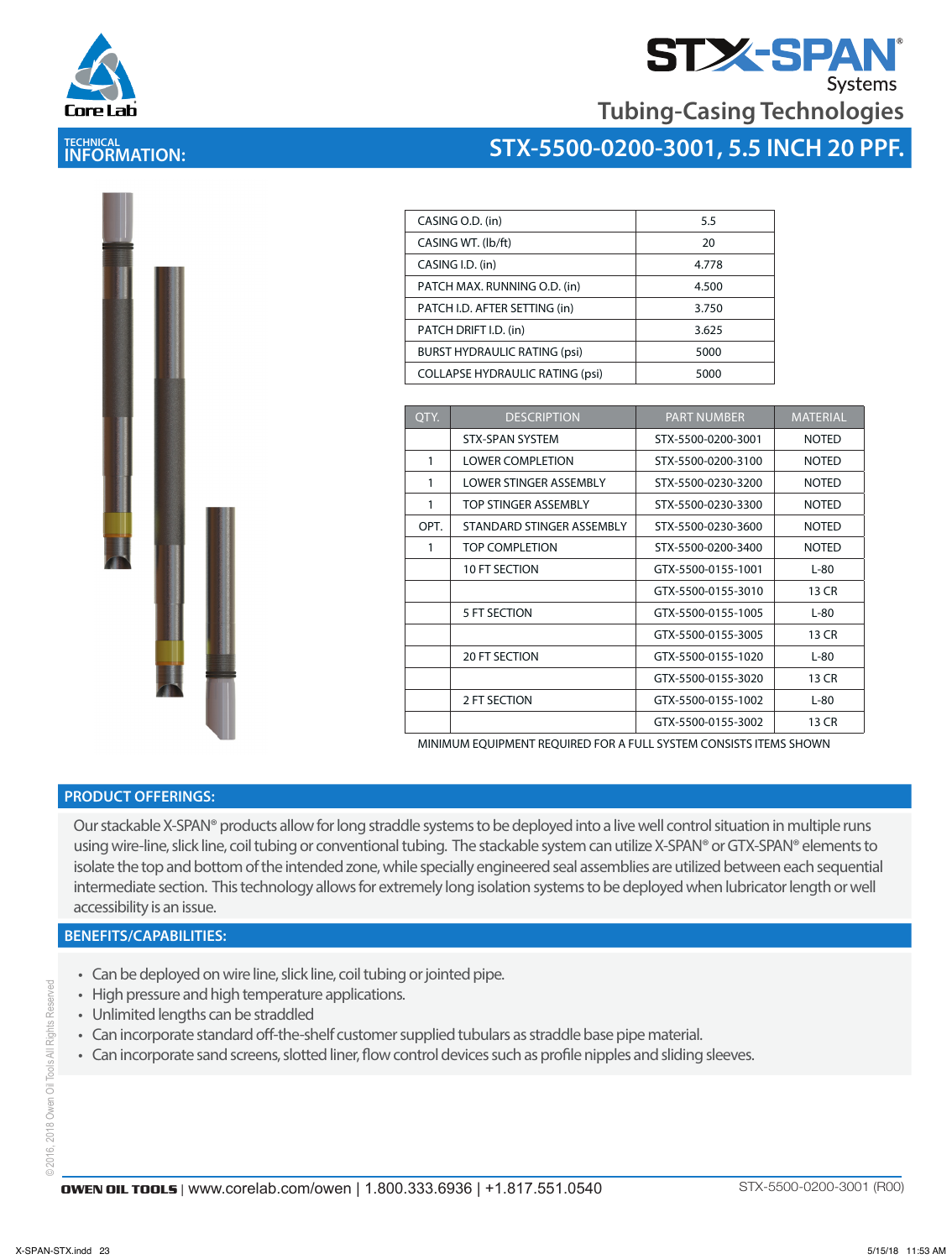

**TECHNICAL INFORMATION:** 

# **STX-SPAN**<br>Tubing-Casing Technologies

## **STX-5500-0200-3001, 5.5 INCH 20 PPF.**



| CASING O.D. (in)                       | 5.5   |
|----------------------------------------|-------|
| CASING WT. (lb/ft)                     | 20    |
| CASING I.D. (in)                       | 4.778 |
| PATCH MAX. RUNNING O.D. (in)           | 4.500 |
| PATCH I.D. AFTER SETTING (in)          | 3.750 |
| PATCH DRIFT I.D. (in)                  | 3.625 |
| <b>BURST HYDRAULIC RATING (psi)</b>    | 5000  |
| <b>COLLAPSE HYDRAULIC RATING (psi)</b> | 5000  |

| OTY.         | <b>DESCRIPTION</b>                     | <b>PART NUMBER</b> | <b>MATERIAL</b>                       |
|--------------|----------------------------------------|--------------------|---------------------------------------|
|              | <b>LOWER COMPLETION</b>                | STX-5500-0200-3100 | <b>NOTED</b>                          |
| $\mathbf{1}$ | <b>BOX ELEMENT</b>                     | SPC-5500-C31       | 13 Cr                                 |
| 1            | <b>BOTTOM SWAGE</b>                    | SPC-5500-0200-3411 | 13 Cr                                 |
| 1            | O-RING                                 | OOO-V569-155       | <b>VITON</b>                          |
| $\mathbf{1}$ | O-RING                                 | OOO-V569-156       | <b>VITON</b>                          |
| $\mathbf{1}$ | <b>72K SHEAR STUD</b>                  | PAT-4500-038       | 4140/4142                             |
| 1            | SET SCREW 1/4 INCH X 20 TPI, 5/16 INCH | PUR-0501-030       | <b>ALLOY</b>                          |
| $\mathbf{1}$ | <b>SLEEVE NUT</b>                      | SET-3250-120       | 4130/4140                             |
| 1            | <b>SLEEVE LOCK NUT</b>                 | SET-3250-121       | 4130/4140                             |
| 1            | <b>OUICK CHANGE ROD</b>                | SET-3250-130       | 4130/4140                             |
| $\mathbf{1}$ | <b>OUICK CHANGE NUT</b>                | SET-3250-131       | 4130/4140                             |
| $\mathbf{1}$ | TOP ADAPTER ROD                        | SET-3250-132       | 4130/4140                             |
| 1            | ROD TANDEM CONNECTOR                   | SET-3250-133       | 4130/4140                             |
| 1            | <b>BOTTOM ROD EXTENDED</b>             | SET-3250-136L      | 4130/4140                             |
| $\mathbf{1}$ | <b>COLLET BODY</b>                     | SET-3250-551       | 4140/4142                             |
| 1            | <b>END SUB</b>                         | SET-3250-552       | 4130/4140                             |
| $\mathbf{1}$ | <b>COLLET SUPPORT</b>                  | SET-3250-157C      | 4130/4140                             |
| 1            | <b>LOWER RECEIVER</b>                  | STX-5500-0230-3130 | <b>SUPER \ HYPER</b><br><b>CHROME</b> |
| 1            | LATCH COLLET 90 L/H                    | STX-5500-0230-3553 | SUPER \ HYPER<br><b>CHROME</b>        |
| $\mathbf{1}$ | SETTING SLEEVE LOWER                   | SET-3250-552A      | 4140/4142                             |
| 1            | SETTING SLEEVE UPPER                   | SET-3250-552B      | 4140/4142                             |

MINIMUM EQUIPMENT REQUIRED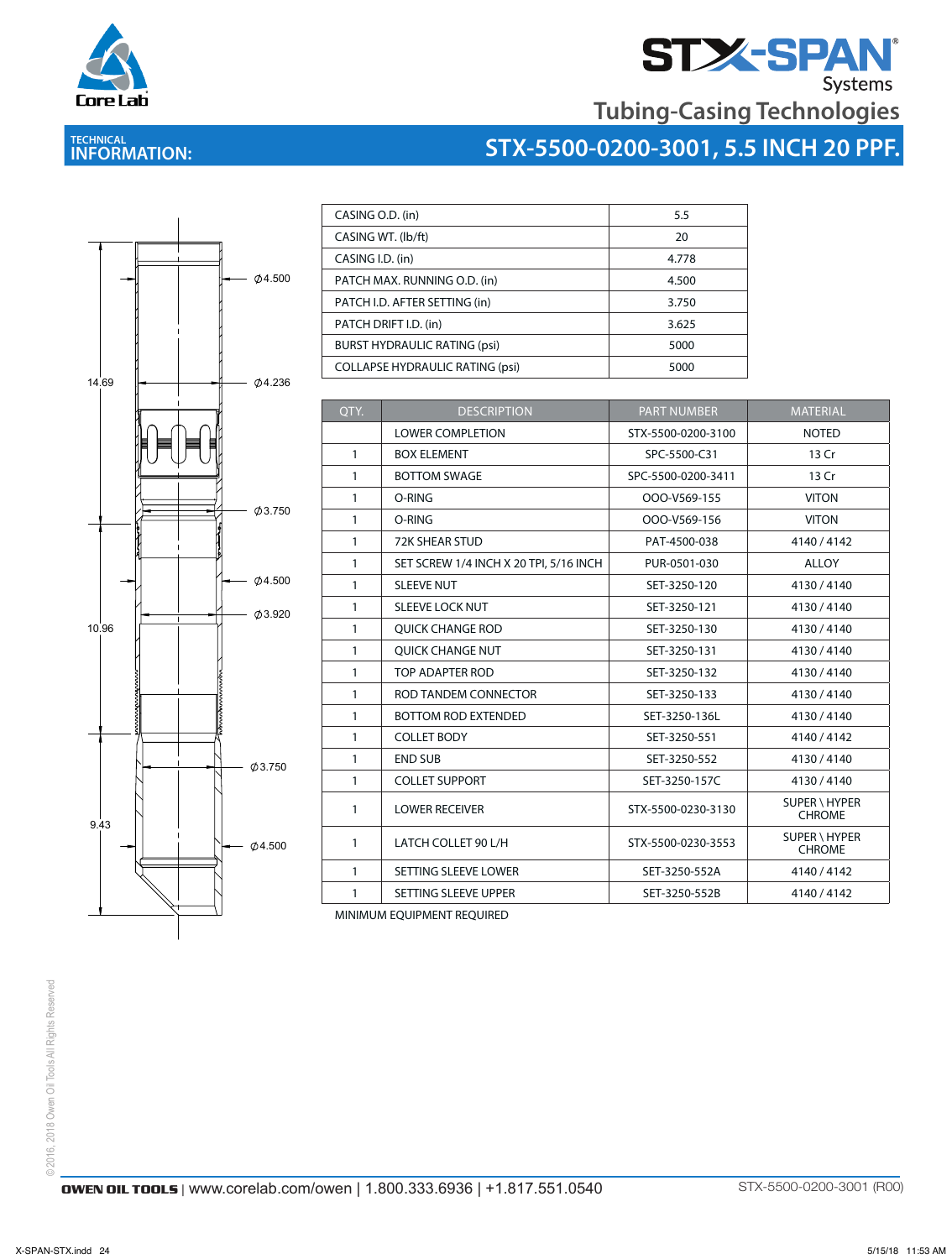

# **STX-5500-0200-3001, 5.5 INCH 20 PPF.**



**TECHNICAL INFORMATION:** 

Core Lab

| CASING O.D. (in)                       | 5.5   |  |
|----------------------------------------|-------|--|
| CASING WT. (lb/ft)                     | 20    |  |
| CASING I.D. (in)                       | 4.778 |  |
| PATCH MAX. RUNNING O.D. (in)           | 4.500 |  |
| PATCH I.D. AFTER SETTING (in)          | 3.750 |  |
| PATCH DRIFT I.D. (in)                  | 3.625 |  |
| <b>BURST HYDRAULIC RATING (psi)</b>    | 5000  |  |
| <b>COLLAPSE HYDRAULIC RATING (psi)</b> | 5000  |  |

CASING WITH WARD WAS CITED AND RELEASED FOR DESCRIPTION OF RELEASED FOR A STRONG WITH  $\sim$ 

| QTY.           | <b>DESCRIPTION</b>            | <b>PART NUMBER</b> | <b>MATERIAL</b>             |
|----------------|-------------------------------|--------------------|-----------------------------|
|                | <b>LOWER STINGER SECTION</b>  | STX-5500-0230-3200 | <b>NOTED</b>                |
| $\mathbf{1}$   | <b>LOWER STINGER</b>          | STX-5500-0230-3220 | SUPER \ HYPER CHROME        |
| $\mathbf{1}$   | STANDARD SEAL BORE RECEIVER   | STX-5500-0230-3530 | SUPER \ HYPER CHROME        |
| <b>OPT</b>     | 10 FT SECTION                 | GTX-5500-0155-1010 | $L-80$                      |
| $\mathbf{1}$   | SEAL RET. W 90 WICKER L/H     | STX-5500-0230-3555 | 13 Cr                       |
| $\mathbf{1}$   | LATCH COLLET 90 R/H           | STX-5500-0230-3551 | SUPER \ HYPER CHROME        |
| $\mathbf{1}$   | "V" SEAL STACK                | STX-5500-0230-3500 | VITON \ TEFLON \ RYTON      |
| $\overline{2}$ | O-RING                        | OOO-V569-155       | <b>VITON</b>                |
| 2              | O-RING                        | OOO-V569-156       | <b>VITON</b>                |
| $\mathbf{1}$   | DEPLOYMENT AND RETRIEVAL TOOL | DRT-5500-0230-1001 | N/A                         |
|                | <b>STANDARD STINGER</b>       | STX-5500-0230-3600 | <b>NOTED</b>                |
| $\mathbf{1}$   | STANDARD STINGER              | STX-5500-0230-3230 | SUPER \ HYPER CHROME        |
| $\mathbf{1}$   | STANDARD SEAL BORE RECEIVER   | STX-5500-0230-3530 | SUPER \ HYPER CHROME        |
| OPT            | <b>10 FT SECTION</b>          | GTX-5500-0155-1010 | $L-80$                      |
| $\mathbf{1}$   | SEAL RET. W 90 WICKER         | STX-5500-0230-3550 | 13 Cr                       |
| $\mathbf{1}$   | LATCH COLLET 90 R/H           | STX-5500-0230-3551 | SUPER \ HYPER CHROME        |
| $\mathbf{1}$   | "V" SEAL STACK                | STX-5500-0230-3500 | VITON \ TEFLON \ RYTON      |
| $\overline{2}$ | O-RING                        | OOO-V569-155       | <b>VITON</b>                |
| 2              | O-RING                        | OOO-V569-156       | <b>VITON</b>                |
| $\mathbf{1}$   | DEPLOYMENT AND RETRIEVAL TOOL | DRT-5500-0230-1001 | N/A                         |
|                | TOP STINGER SECTION           | STX-5500-0230-3300 | <b>NOTED</b>                |
| $\mathbf{1}$   | <b>STANDARD STINGER</b>       | STX-5500-0230-3230 | SUPER \ HYPER CHROME        |
| $\mathbf{1}$   | <b>TOP SEAL BORE RECEIVER</b> | STX-5500-0230-3330 | <b>SUPER \ HYPER CHROME</b> |
| OPT            | <b>10 FT SECTION</b>          | GTX-5500-0155-1010 | $L-80$                      |
| $\mathbf{1}$   | SEAL RET. W 90 WICKER         | STX-5500-0230-3550 | 13 Cr                       |
| $\mathbf{1}$   | LATCH COLLET 75 DEG           | STX-5500-0230-3552 | SUPER \ HYPER CHROME        |
| $\mathbf{1}$   | "V" SEAL STACK                | STX-5500-0230-3500 | VITON \ TEFLON \ RYTON      |
| $\overline{2}$ | O-RING                        | OOO-V569-155       | <b>VITON</b>                |
| $\overline{2}$ | O-RING                        | OOO-V569-156       | <b>VITON</b>                |
| $\mathbf{1}$   | DEPLOYMENT AND RETRIEVAL TOOL | DRT-5500-0230-1001 | N/A                         |

MINIMUM EQUIPMENT REQUIRED FOR 10 FT. SYSTEM

© 2016, 2018 Owen Oil Tools All Rights Reserved © 2016, 2018 Owen Oil Tools All Rights Reserved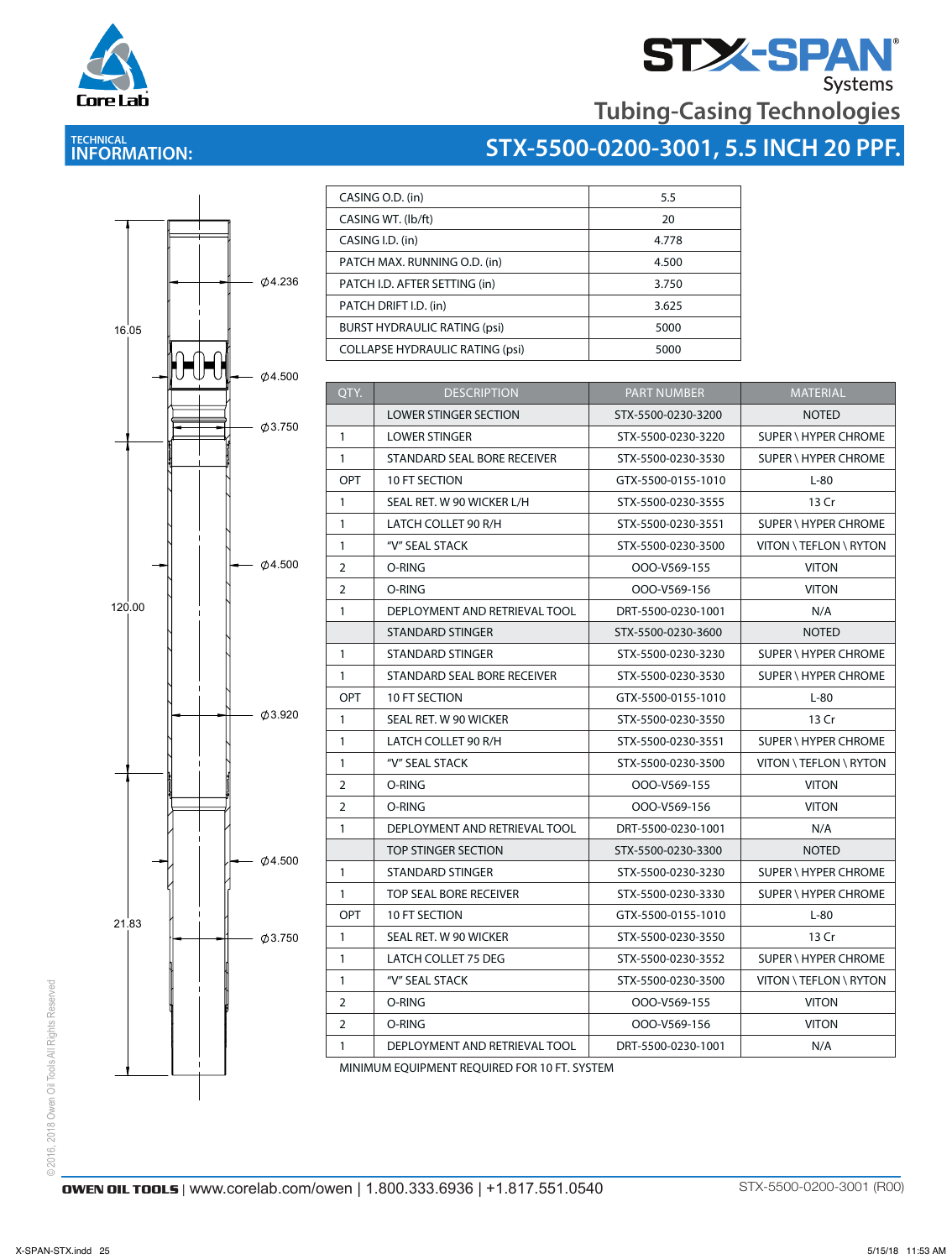

# **STX-SPAN**<br>Tubing-Casing Technologies

**STX-5500-0200-3001, 5.5 INCH 20 PPF.**

#### **TECHNICAL INFORMATION:**



| CASING O.D. (in)                       | 5.5   |
|----------------------------------------|-------|
| CASING WT. (lb/ft)                     | 20    |
| CASING I.D. (in)                       | 4.778 |
| PATCH MAX. RUNNING O.D. (in)           | 4.500 |
| PATCH I.D. AFTER SETTING (in)          | 3.750 |
| PATCH DRIFT I.D. (in)                  | 3.625 |
| <b>BURST HYDRAULIC RATING (psi)</b>    | 5000  |
| <b>COLLAPSE HYDRAULIC RATING (psi)</b> | 5000  |

| QTY.<br><b>DESCRIPTION</b>                            | <b>PART NUMBER</b> | <b>MATERIAL</b>             |
|-------------------------------------------------------|--------------------|-----------------------------|
| <b>TOP COMPLETION</b><br>1                            | STX-5500-0200-3400 | <b>NOTED</b>                |
| PIN ELEMENT<br>1                                      | SPC-5500-C30       | 13 Cr                       |
| <b>TOP SWAGE</b><br>1                                 | SPC-5500-C34       | <b>SUPER \ HYPER CHROME</b> |
| $\overline{2}$<br>O-RING                              | OOO-V569-155       | <b>VITON</b>                |
| O-RING<br>2                                           | OOO-V569-156       | <b>VITON</b>                |
| SET SCREW 1/4 INCH X 20 TPI, 5/16<br>1<br><b>INCH</b> | PUR-0501-030       | <b>ALLOY</b>                |
| $\mathbf{1}$<br><b>72K SHEAR STUD</b>                 | PAT-4500-038       | 4140/4142                   |
| <b>SLEEVE NUT</b><br>$\mathbf{1}$                     | SET-3250-120       | 4130/4140                   |
| <b>SLEEVE LOCK NUT</b><br>$\mathbf{1}$                | SET-3250-121       | 4130/4140                   |
| SETTING SLEEVE<br>$\mathbf{1}$                        | SET-3250-166       | 4140/4130                   |
| $\mathbf{1}$<br><b>OUICK CHANGE ROD</b>               | SET-3250-130       | 4130/4140                   |
| <b>OUICK CHANGE NUT</b><br>$\mathbf{1}$               | SET-3250-131       | 4130/4140                   |
| TOP ADAPTER ROD<br>1                                  | SET-3250-132       | 4130/4140                   |
| $\mathbf{1}$<br>ROD TANDEM CONNECTOR                  | SET-3250-133       | 4130/4140                   |
| <b>BOTTOM ROD EXTENDED</b><br>1                       | SET-3250-136L      | 4130/4140                   |
| <b>COLLET ASSEMBLY</b><br>1                           | SET-3250-550       | N/A                         |
| <b>COLLET BODY</b><br>1                               | SET-3250-551       | 4140/4142                   |
| <b>END SUB</b><br>1                                   | SET-3250-552       | 4130/4140                   |
| <b>COLLET SUPPORT</b><br>1                            | SET-3250-157C      | 4130/4140                   |
| PROFILE SUB<br>1                                      | STX-5500-0230-3450 | <b>SUPER \ HYPER CHROME</b> |
| SEAL RET. W 75 DEG WICKER<br>1                        | STX-5500-0230-3554 | 13 Cr                       |
| "V" SEAL STACK<br>1                                   | STX-5500-0230-3500 | VITON \ TEFLON \ RYTON      |
| 1<br><b>TOP STINGER</b>                               | STX-5500-0230-3340 | SUPER \ HYPER CHROME        |

MINIMUM EQUIPMENT REQUIRED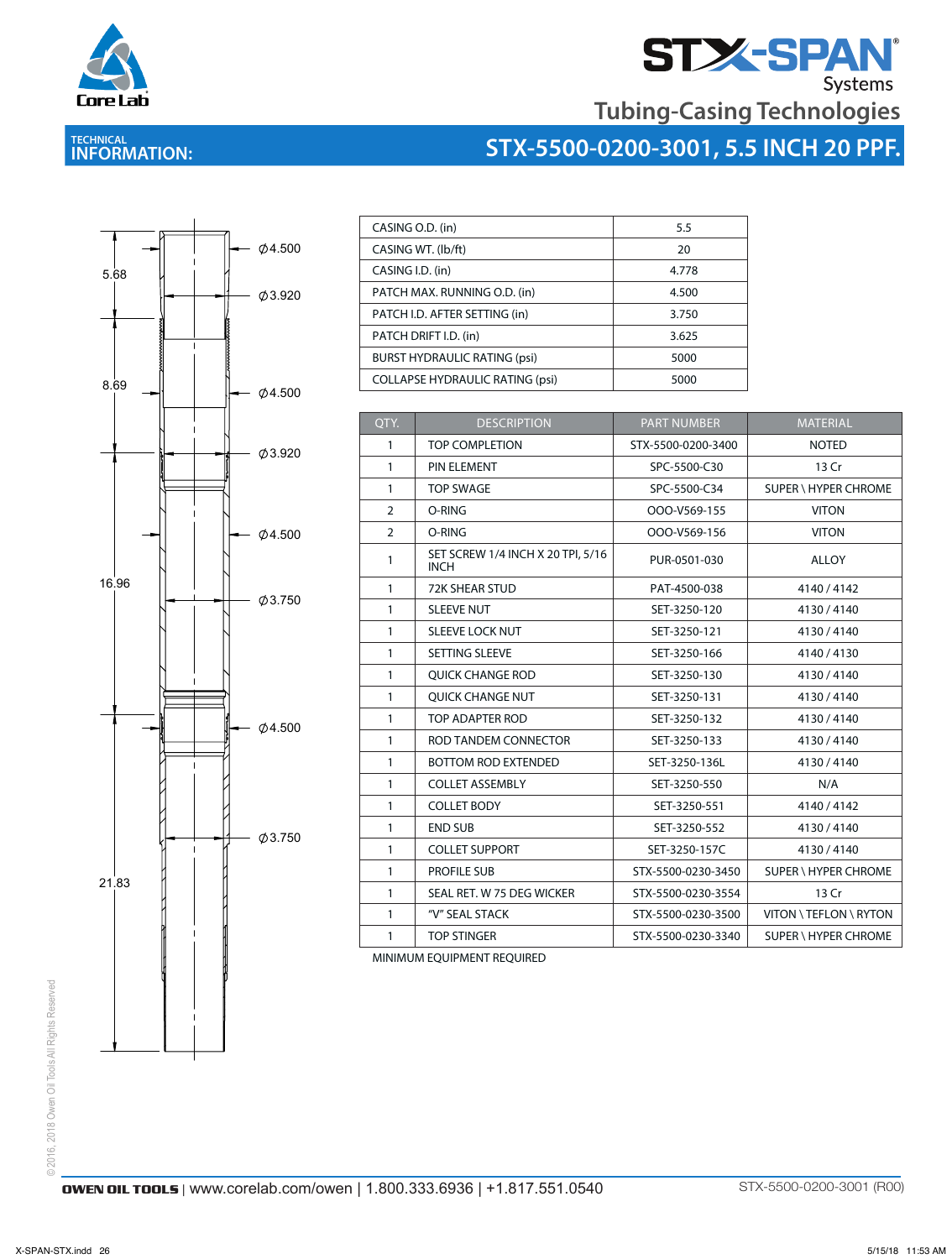



## **STX-5500-0200-3001, 5.5 INCH 20 PPF.**



**SECTION SPECIFICATIONS:**

| <b>PART NUMBER</b>          | <b>LENGTH</b> | <b>OAL</b> | <b>WEIGHT</b> | <b>MATERIAL</b> |
|-----------------------------|---------------|------------|---------------|-----------------|
| GTX-5500-0155-1010          | 120           | 121.8      | 130           | $L-80$          |
| GTX-5500-0155-3010          | 120           | 121.8      | 130           | 13 Cr           |
| GTX-5500-0155-1005          | 60            | 61.8       | 65            | $L-80$          |
| GTX-5500-0155-3005          | 60            | 61.8       | 65            | 13 Cr           |
| GTX-5500-0155-1020          | 240           | 241.8      | 260           | $L-80$          |
| GTX-5500-0155-3020          | 240           | 241.8      | 260           | 13 Cr           |
| GTX-5500-0155-1002          | 24            | 25.8       | 26            | $L-80$          |
| GTX-5500-0155-3002          | 24            | 25.8       | 26            | 13 Cr           |
|                             |               |            |               |                 |
| <b>PATCH TENSILE RATING</b> |               |            | 97,000 LBF    |                 |

|                    | <b>WEIGHT (LBS.)</b> |
|--------------------|----------------------|
| STX-5500-0200-3100 | 98.6                 |
| STX-5500-0230-3200 | 221.0                |
| STX-5500-0230-3300 | 221.0                |
| STX-5500-0230-3600 | 221.0                |
| STX-5500-0200-3400 | 129.3                |

#### **SYSTEM WEIGHTS SETTING TOOL OPTIONS:** SETTING TOOL OPTIONS HOULUI HUNDA

| GHT (LBS.) |                                                | <b>HYDRAULIC</b>       |                 | <b>WEIGHT (LBS)</b> |
|------------|------------------------------------------------|------------------------|-----------------|---------------------|
| 98.6       | 3-1/8 INCH HYDARULIC                           | SET-3125-010           |                 | 300                 |
| 221.0      | 3-1/4 INCH MULTISTAGE                          |                        |                 |                     |
| 221.0      | SETTING TOOL INTERNALLY<br>STROKED (HYDRAULIC) | SET-3250-410           |                 | 287                 |
| 221.0      |                                                | <b>SCREEN SUB</b>      | TT0798-288A     |                     |
| 129.3      |                                                | <b>CIRCULATION SUB</b> | SET-2875-010    |                     |
|            |                                                | DUMP SUB               | OT0710-288B-000 |                     |

| PYROTECHNIC                                                        |                |                 | <b>WEIGHT (LBS)</b> |
|--------------------------------------------------------------------|----------------|-----------------|---------------------|
| 3-1/4 INCH MULTISTAGE<br>SETTING TOOL                              | SET-3250-000   |                 | 206                 |
| 3-1/4 INCH MULTISTAGE<br>SETTING TOOL INTERNALLY<br><b>STROKED</b> | SET-3250-400   |                 | 200                 |
|                                                                    | POWER CHARGE   | OPC-3250-000-MS |                     |
|                                                                    | <b>IGNITER</b> | DET-5306-074    |                     |
|                                                                    |                | DET-5306-008    |                     |